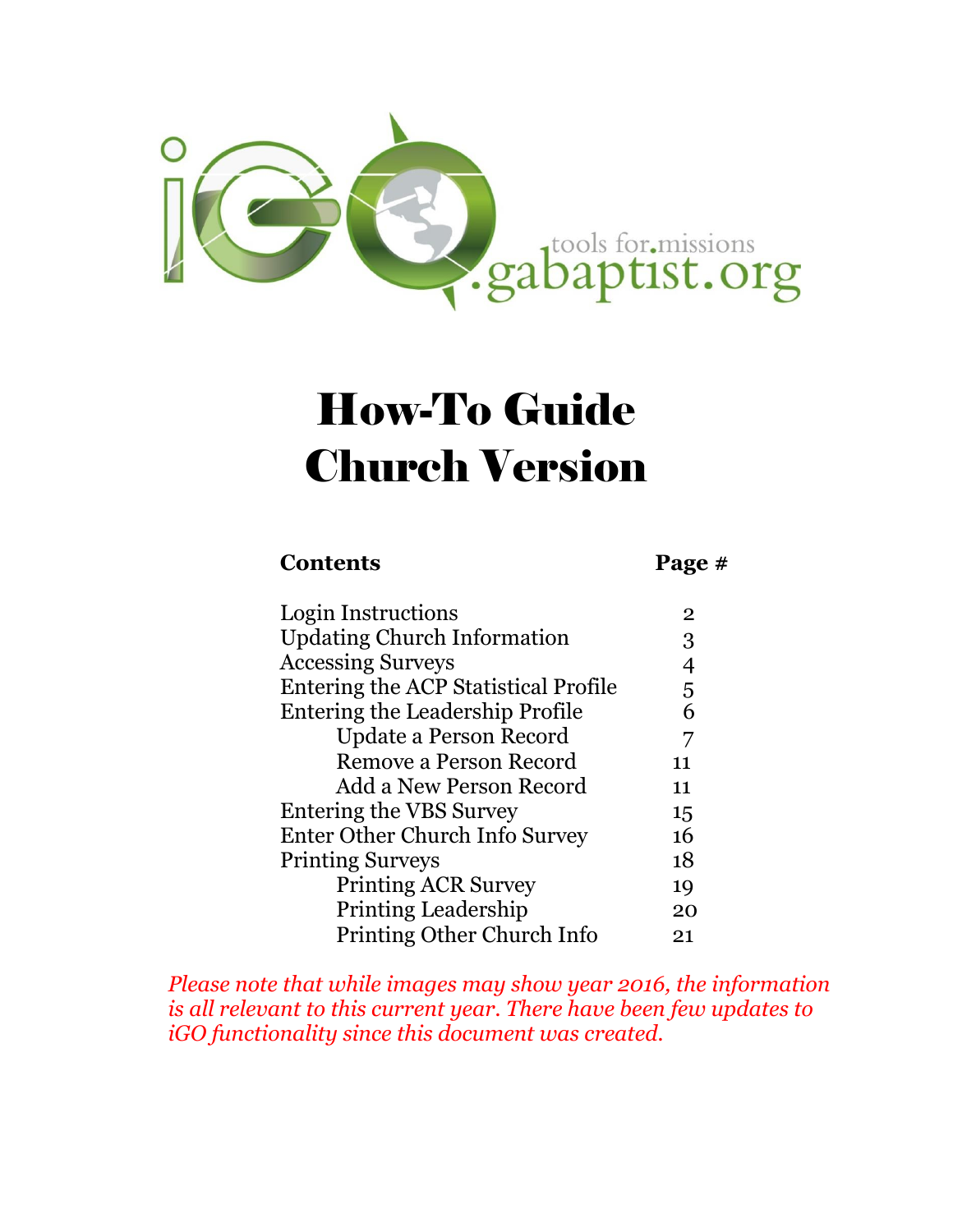# How-To Guide for iGO - Church Version -

# **Login Instructions**

Each church has the ability to enter its own ACR Statistics, Vacation Bible School, Leadership Profile, and in most cases an optional Supplemental Survey (if your Association asks for an Other Church Information form). After you have completed entering all your information online, notify your Association so they can view and print out your reports. If you choose to do the paper version of the reports, then your association may be entering all your information online on your behalf. Please follow the protocol found in the associational cover letter for submission guidelines.

To begin, your church must have a username and password. These are provided by either the Georgia Baptist Mission Board or your local association. Printable forms can be downloaded from<http://gabaptist.org/researchservices/> under the "ACR Resources" tab. You can begin entering statistical and organizational data by visiting [http://igo.gabaptist.org\)](http://igo.gabaptist.org/). To login to iGO, you must use your specified username and password. Please note that they are case sensitive.

After logging in you should see a screen similar to the one below.

|                     | <b>Please Enter Your Name</b>         |
|---------------------|---------------------------------------|
|                     |                                       |
| <b>Display Name</b> | Your Name Here<br><b>Save Changes</b> |
|                     |                                       |

In the event your Association or Georgia Baptist Mission Board needs to contact the person making ACR entries, we ask that you enter your name prior to beginning the surveys. If you see a blank or a name other than yours, PLEASE enter your first and last name and click Save Changes. After this is entered, the user will see a screen with a list of available surveys as seen below.

| Organization      |                | <b>Surveys</b> |                                              |                  |
|-------------------|----------------|----------------|----------------------------------------------|------------------|
| Name              | <b>Phone</b>   | $\wedge$       | <b>Survey</b>                                | $\wedge$<br>Year |
| Sugar Hill Church | (770) 945-5092 |                | 2016 VBS Survey                              | 2016             |
|                   |                |                | <b>ACP Statistical Profile</b>               | 2016             |
|                   |                |                | <b>Leadership Profile</b>                    | 2016             |
|                   |                |                | Supplemental Survey-Other Church Information | 2016             |
|                   |                |                |                                              |                  |
|                   |                | $\mathcal{A}$  |                                              | v.               |

On the left is the name of the church. On the right is a list of surveys to complete.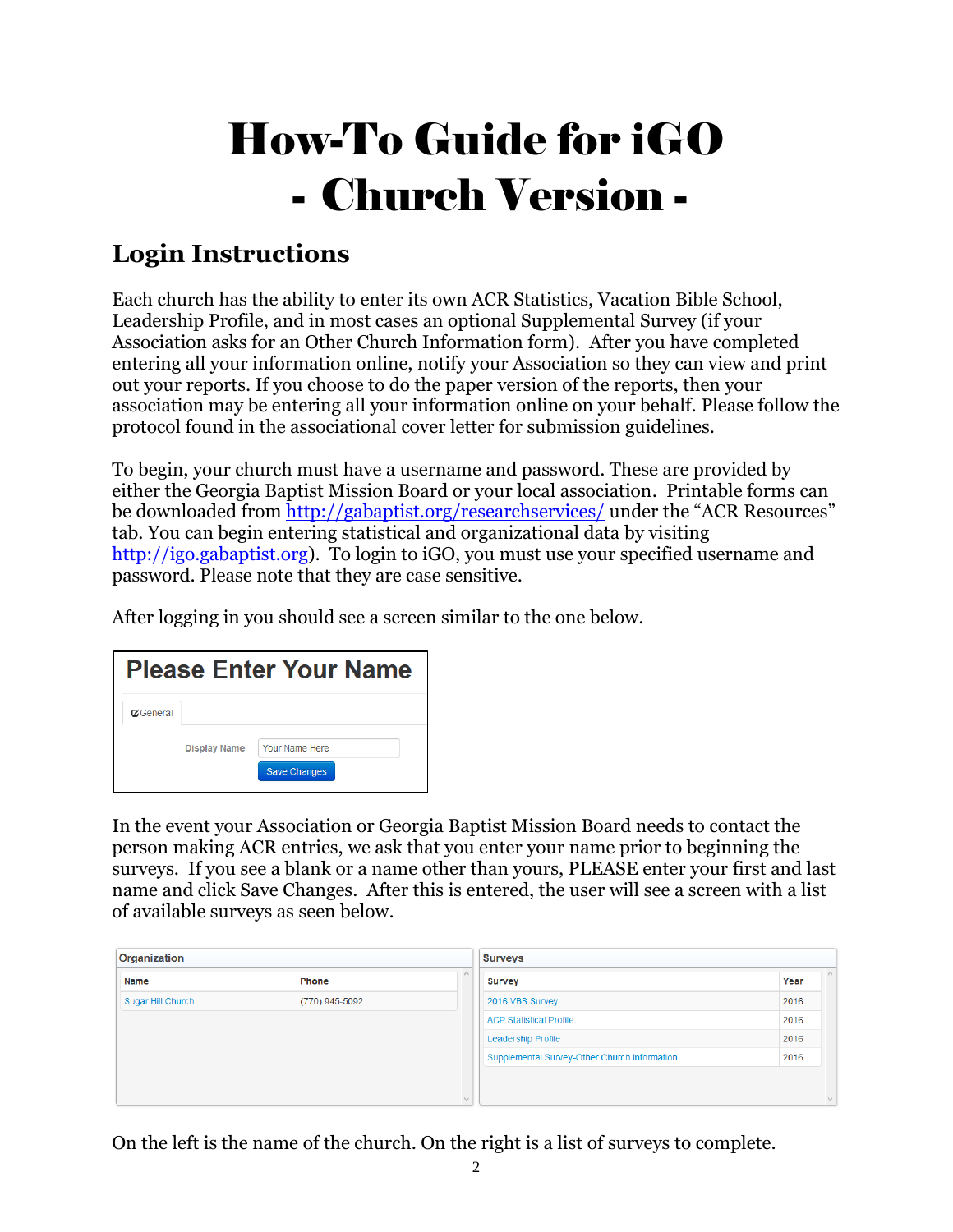# **Updating Church Information**

Before starting on the surveys, please click on the name of your church to ensure that all the information is complete and correct.

| Organization      |                |               | <b>Surveys</b>                               |                |
|-------------------|----------------|---------------|----------------------------------------------|----------------|
| <b>Name</b>       | Phone          | $\wedge$      | Survey                                       | $\sim$<br>Year |
| Sugar Hill Church | (770) 945-5092 |               | 2016 VBS Survey                              | 2016           |
|                   |                |               | <b>ACP Statistical Profile</b>               | 2016           |
|                   |                |               | <b>Leadership Profile</b>                    | 2016           |
|                   |                |               | Supplemental Survey-Other Church Information | 2016           |
|                   |                |               |                                              |                |
|                   |                | $\mathcal{A}$ |                                              | $\mathcal{A}$  |

A screen similar to the one below will appear. If your church has a different mailing address from the physical address then please click the ADD ADDRESS button to include both.

| Name                                                                             | Sugar Hill Church      | <b>Year Organized</b>      | 1886                        |
|----------------------------------------------------------------------------------|------------------------|----------------------------|-----------------------------|
| <b>Short Name</b>                                                                | Sugar Hill Church      | Phone                      | (770) 945-5092              |
| <b>Organization Type</b>                                                         | Church                 | <b>Fax Number</b>          | (770) 271-8632              |
| County                                                                           | <b>Gwinnett County</b> | Website<br>$\mathbf v$     | http://sugarhillchurch.com/ |
| <b>State</b>                                                                     | GA                     | Email                      | info@sugarhillchurch.com    |
| <b>State ID</b>                                                                  | 043230                 | <b>Q</b> Lat/Lon           | 34.1095<br>$-84.0357$       |
| SBC ID                                                                           | 0090571                | <b>Primary Ethnicity</b>   | -- Select Ethnicity --      |
| <b>Hide Financial Data</b>                                                       | $\Box$                 | <b>Secondary Ethnicity</b> | -- Select Ethnicity --      |
|                                                                                  |                        |                            |                             |
| $\hat{\mathbf{m}}$<br>Physical<br><b>▽ Preferred Mailing Address</b><br>Attn To: | $\vee$ 0               |                            |                             |
| 5091 Nelson Brogdon Blvd                                                         |                        |                            |                             |
| Address Line 2                                                                   |                        |                            |                             |

When finished, please click the blue SAVE button at the bottom left of the screen.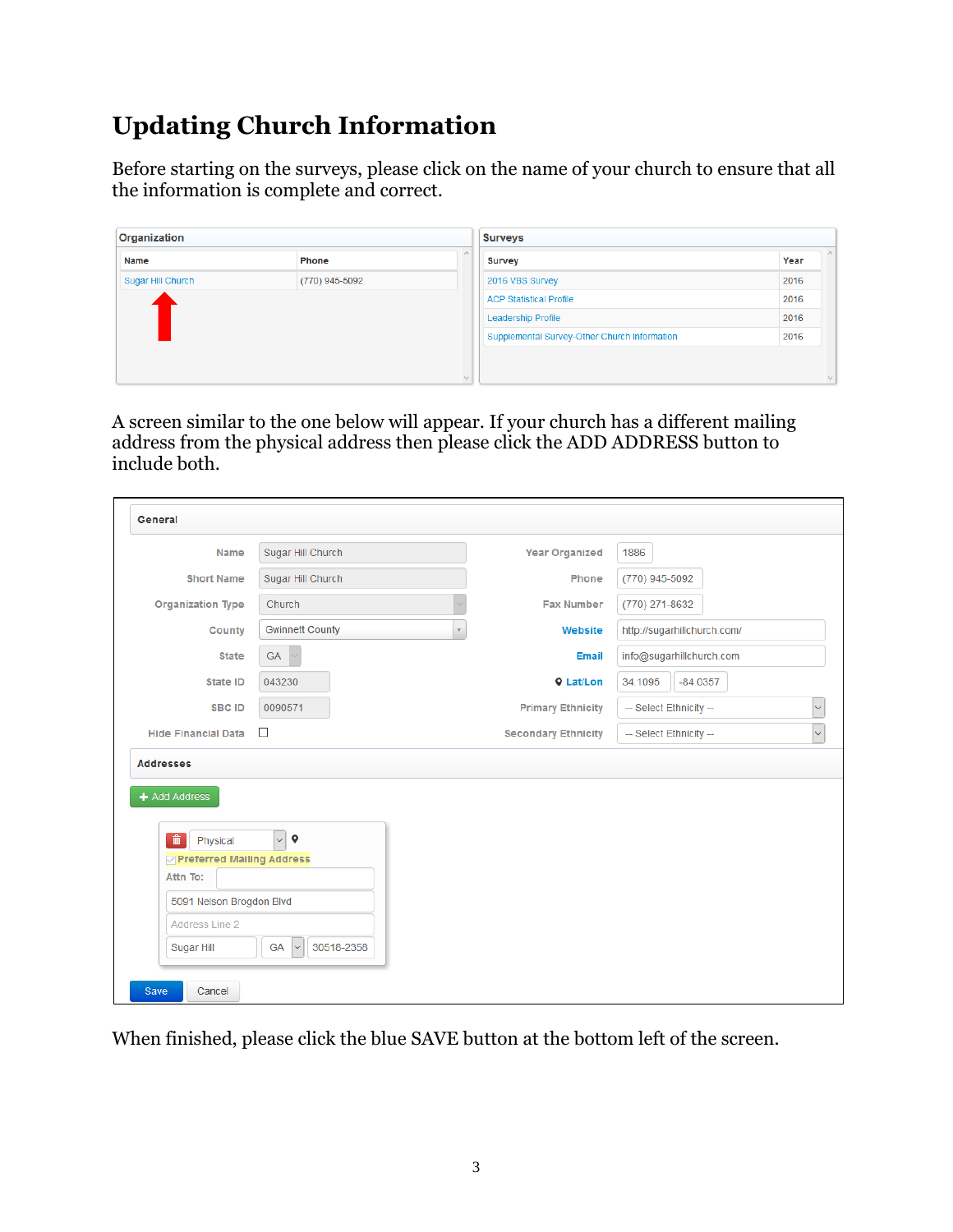## **Accessing the Surveys**

To return to the surveys, look at the top of the screen where you'll find three tabs. Click on SURVEY, then "Search" that appears in the dropdown.



Below you will see the four surveys to be completed for the 2016 Annual Church Profile.

| Open                                                                  |            | Open                         |            | Open                                    |            |
|-----------------------------------------------------------------------|------------|------------------------------|------------|-----------------------------------------|------------|
| <b>ACP Statistical Profile</b>                                        |            | 2016 VBS Survey              |            | <b>Supplemental Survey-Other Church</b> |            |
| Collects membership, program and financial data                       |            | Vacation Bible School Survey |            | Information                             |            |
| Year:                                                                 | 2016       | Year:                        | 2016       | Year:                                   | 2016       |
| Starts:                                                               | 06/01/2016 | Starts:                      | 06/24/2016 | Starts:                                 | 06/01/2016 |
| Due By:                                                               | 11/15/2016 | Due By:                      | 12/31/2016 | Due By:                                 | 11/15/2016 |
| Closes:                                                               | 12/31/2016 | Closes:                      | 02/28/2017 | Closes:                                 | 05/31/2017 |
| Last Modified:                                                        | 06/24/2016 | Last Modified:               | 06/27/2016 | Last Modified:                          | 07/05/2016 |
| Open                                                                  |            |                              |            |                                         |            |
|                                                                       |            |                              |            |                                         |            |
| <b>Leadership Profile</b><br>Manage church staff/leadership positions |            |                              |            |                                         |            |
| Year:                                                                 | 2016       |                              |            |                                         |            |
| Starts:                                                               | 06/01/2016 |                              |            |                                         |            |
| Due By:                                                               | 11/15/2016 |                              |            |                                         |            |
| Closes:                                                               | 05/31/2017 |                              |            |                                         |            |

The surveys have a blue banner when they are open and available for entry.

The surveys have a pink banner when they are past due.

The surveys no longer appear on this screen once you have completed them.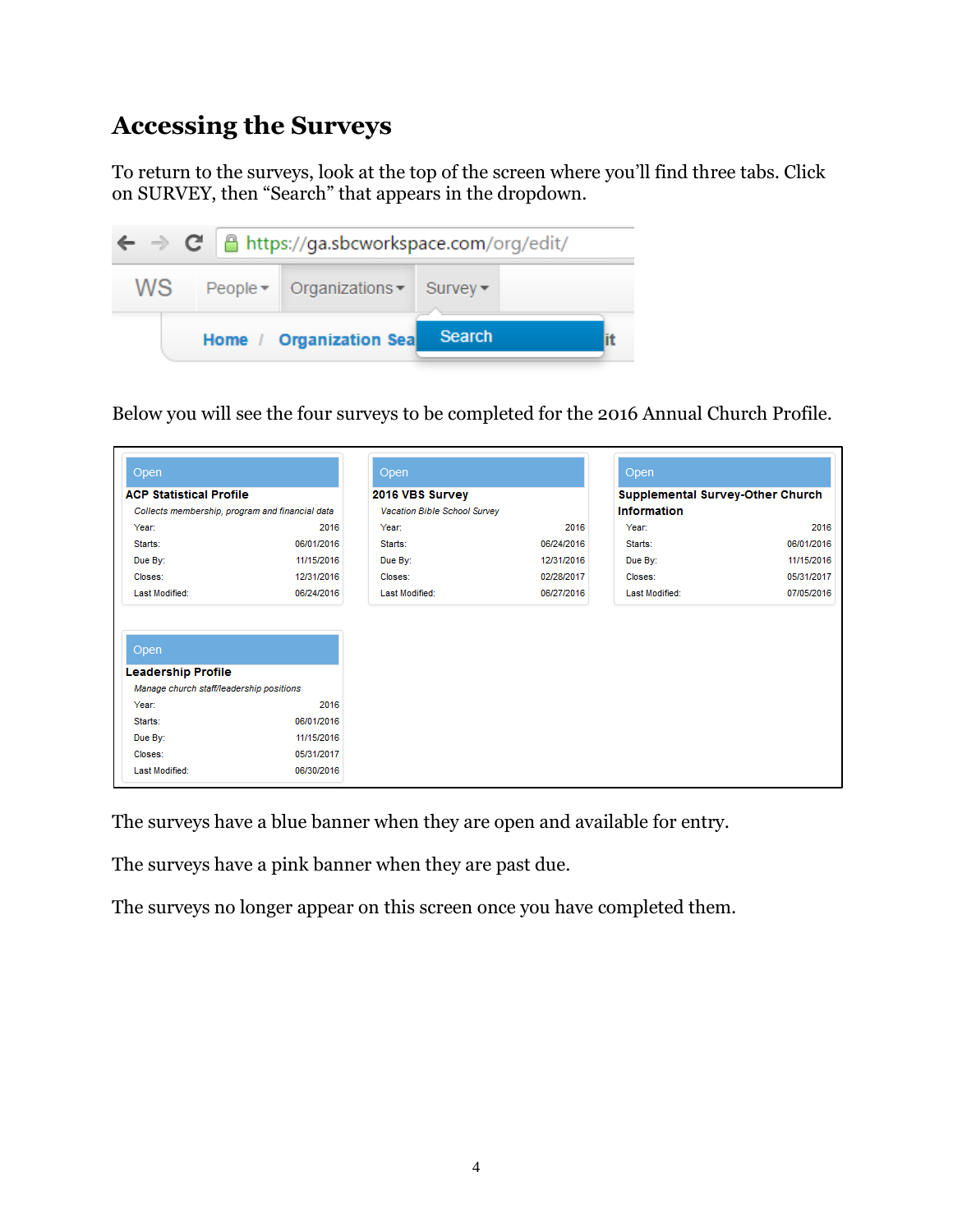# **Entering the ACP Statistical Profile**

You can begin with any survey, but let's start by clicking in the box titled **ACP Statistical Profile**, or the *Annual Church Report* as it is called in Georgia. This is the survey that asks for membership, attendance, baptisms, etc. See below for an example of what the top of that page looks like.

| <b>Full Survey</b><br>Membership & Worship Attendance              | <b>Baptisms &amp; Other Additions</b><br><b>Music Participation</b> | Men's & Women's Ministry             | <b>Missions Participation</b> |  |  |  |
|--------------------------------------------------------------------|---------------------------------------------------------------------|--------------------------------------|-------------------------------|--|--|--|
| <b>Sunday School</b><br><b>Small Groups</b><br><b>Discipleship</b> | Budget Receipts & Offerings (whole dollar amounts)                  | Mission Gifts (whole dollar amounts) | Reports<br>Save               |  |  |  |
| <b>Membership &amp; Worship Attendance</b>                         |                                                                     |                                      |                               |  |  |  |
|                                                                    | <b>Current Year</b>                                                 |                                      | <b>Prior Year</b>             |  |  |  |
| Total members (resident + non-resident)                            | $\mathbf 0$                                                         | O                                    | 2.108                         |  |  |  |
| $\overline{2}$<br><b>Resident members</b>                          | 0                                                                   | $\bullet$                            | 2.096                         |  |  |  |
| 3<br>Average weekly worship attendance                             | $\mathbf 0$                                                         | O                                    | 1025                          |  |  |  |

The statistical fields are listed on the left. There is a box for you to enter this year's data to the immediate right of it, and to the far right of the screen are the numbers from last year's report for comparison.

To help you understand what is required in each of the data fields (boxes), we have provided help for you. If you scroll over the black circle with an "i" in it, you'll see a definition within a popup.

|                     | <b>Resident members</b>                                                            |                   |
|---------------------|------------------------------------------------------------------------------------|-------------------|
| <b>Current Year</b> | The number of members who live close enough to                                     | <b>Prior Year</b> |
|                     | your church location to attend. This includes both<br>active and inactive members. | 2,108             |
|                     |                                                                                    | 2,096             |
|                     | A                                                                                  | 1025              |

When you are finished entering statistics, please be sure to click the blue SAVE button at either the top or bottom of the survey.

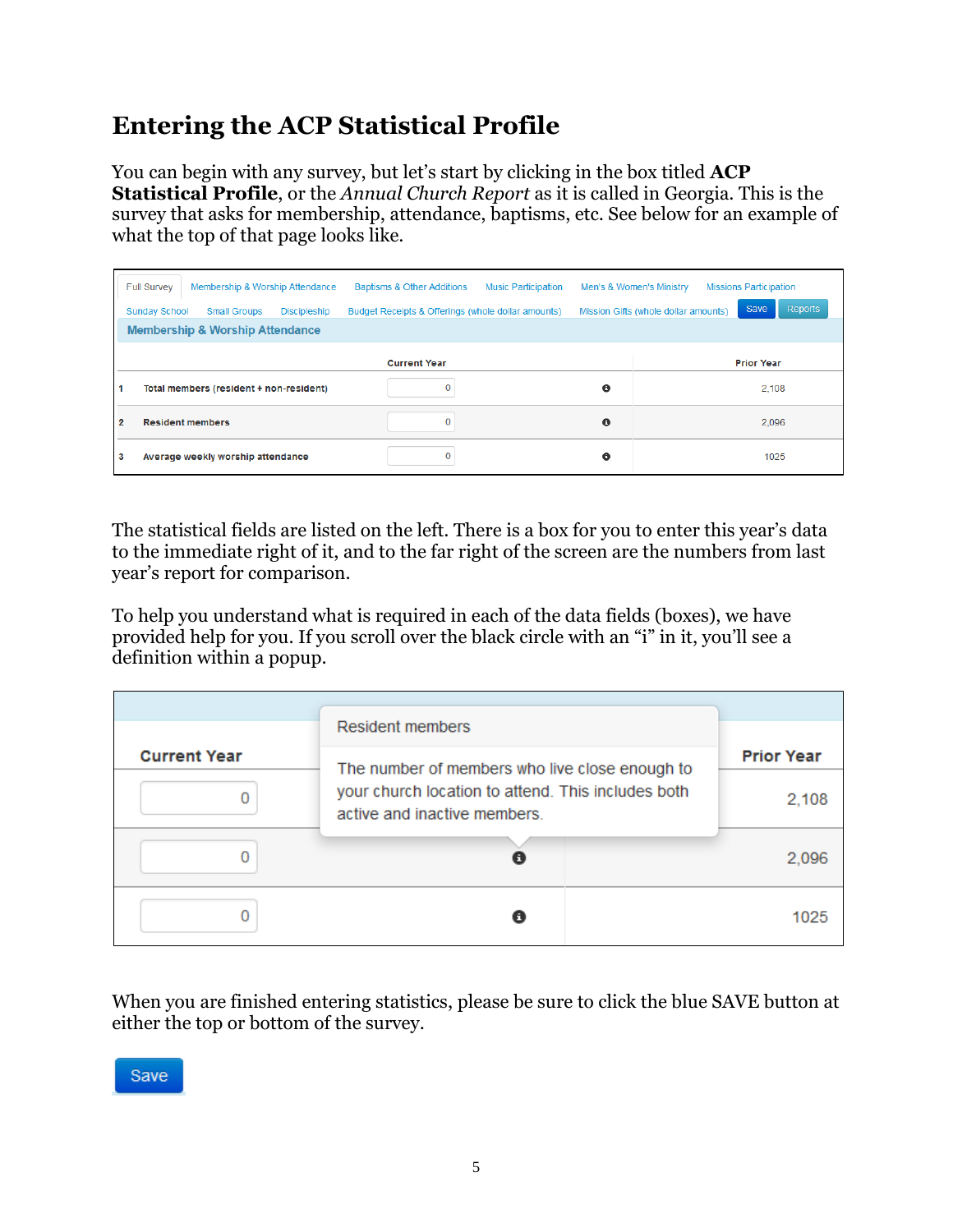Don't worry if you haven't finished answering all the questions yet because this button is used to save all the work you have entered at this present time. You will be given two options after clicking save. The top (in black) will allow you to come back and finish the survey later. The bottom (in green) indicates that you are finished with the survey and you cannot return to make further changes.

# Is the survey complete?



*Do not be concerned about printing your reports at this time – that will be covered later in this document.*

One survey is now done and you have three more to go.

# **Entering the Leadership Profile**

Move back up to the top left of the screen and click the down arrow beside the box that reads – OTHER SURVEYS – (located just below the church name). You will see a list of all surveys other than the one that is currently open on the screen. See below.



Click on **2016 – Leadership Profile**.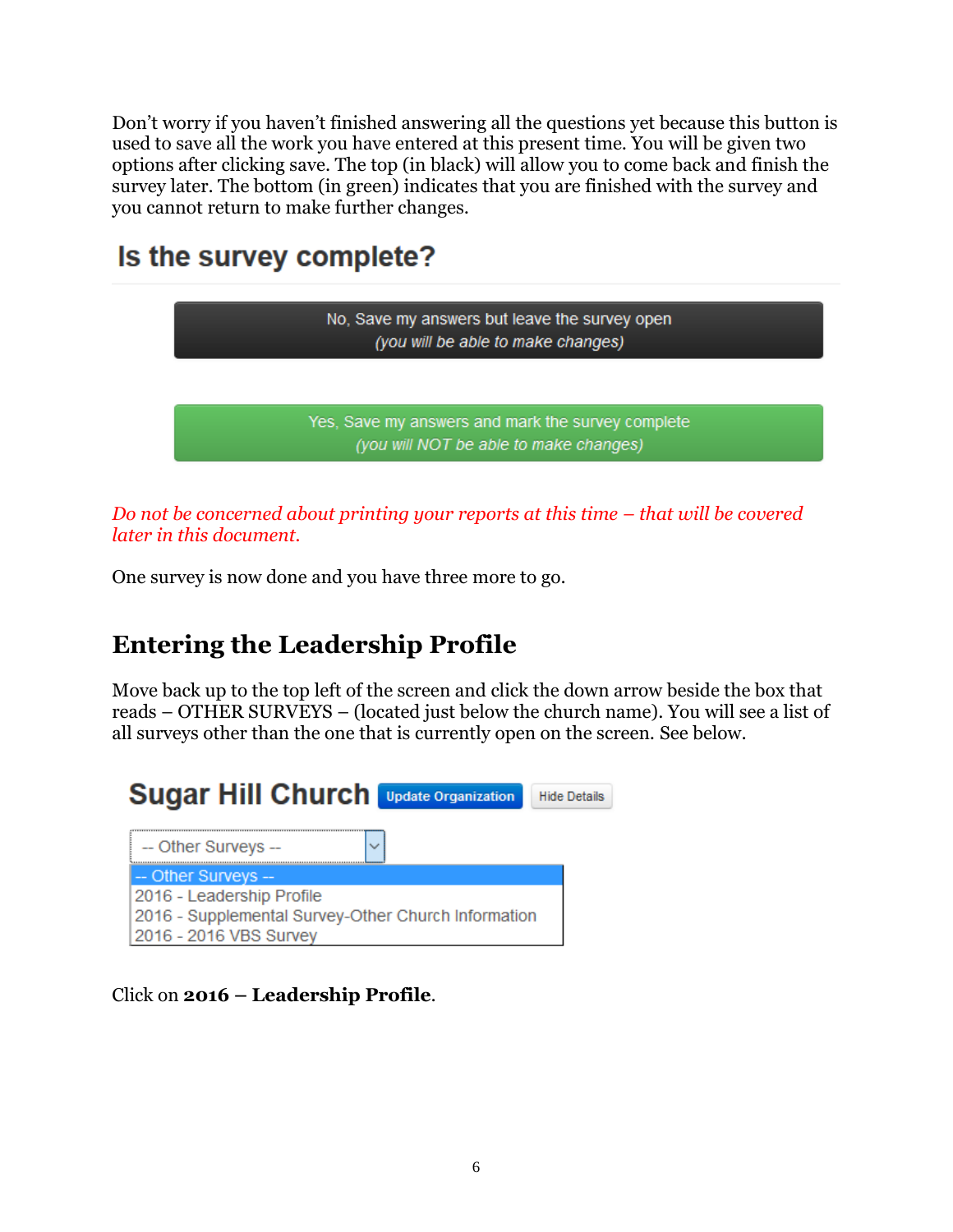If a position has a person associated with it then the banner will be in blue. If no person is assigned to a position then it will be pink.

| Add a new Associate Pastor    | $+Add$          | <b>Teaching Pastor (Full-Time)</b>                |                                     |           |
|-------------------------------|-----------------|---------------------------------------------------|-------------------------------------|-----------|
|                               |                 | Rev. Robert (Bobby) McGraw                        | Ordained:                           | Yes       |
| <b>Remove Bobby McGraw</b>    | <b>X</b> Remove | Home:                                             | Licensed:                           | <b>No</b> |
|                               |                 | 5091 Nelson Brogdon Blvd                          | Day Phone:                          |           |
|                               |                 | Sugar Hill, GA 30518-2358                         | <b>Evening Phone:</b>               |           |
|                               |                 |                                                   | Spouse:                             | Laura     |
|                               |                 |                                                   | Emails:                             |           |
|                               |                 |                                                   | Personal: bobby@sugarhillchurch.com |           |
|                               |                 | Update Contact Information for Rev. Robert McGraw |                                     |           |
| <b>Business Administrator</b> |                 |                                                   |                                     |           |

#### **\*\* CAUTION: There are three things you can do with a person record and it is very important that you understand the difference before making updates or changes. \*\***

**UPDATE** – the "Update Contact Information" button is only used to provide more information about the person that is currently displaying on the screen. DO NOT ever use this option to replace one person for another -- this is merely for updating the information for the current individual whose name appears on the screen.

**REMOVE** – the "X Remove" button is used to indicate that this person no longer fills this position or the name was entered by mistake.

**ADD** – the "+ Add" button is used to place a new person in a specific position.

Let's walk through the process for each of the buttons mentioned above.

#### TO **UPDATE** A PERSON'S INFORMATION

Let's assume that I need to update the following record with an email and cell phone (which is recommended for each person on staff or volunteering at your church).

| Rev. Robert (Bobby) McGraw | Ordained:                           | Yes   |
|----------------------------|-------------------------------------|-------|
| Home:                      | Licensed:                           | No.   |
| 5091 Nelson Brogdon Blvd   | Day Phone:                          |       |
| Sugar Hill, GA 30518-2358  | <b>Evening Phone:</b>               |       |
|                            | Spouse:                             | Laura |
|                            | Emails:                             |       |
|                            | Personal: bobby@sugarhillchurch.com |       |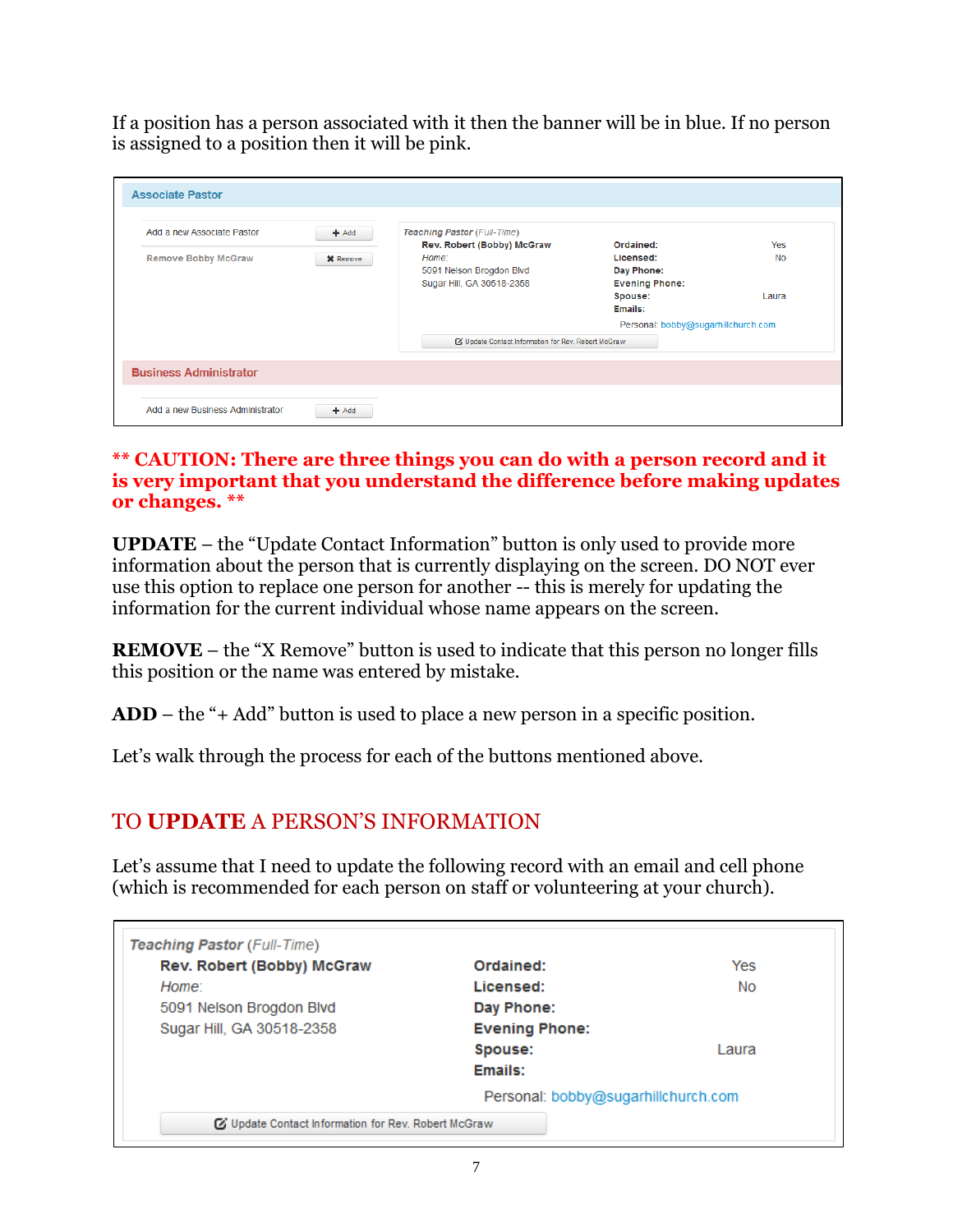Click on the "Update Contact Information for…" below the name of the person. A screen like the one below appears. Take note of the three tabs at the top.

|                                          |                                                                                  |                                            | <b>Associate Pastor - Rev. Robert (Bobby) McGraw</b>                |                               |
|------------------------------------------|----------------------------------------------------------------------------------|--------------------------------------------|---------------------------------------------------------------------|-------------------------------|
| <b>&amp;</b> General                     | <b>■ Addresses</b>                                                               | C Position Details                         |                                                                     |                               |
| <b>Preferred Title</b><br>Rev.           | <b>First Name</b><br>Robert<br>$\checkmark$<br><b>Salutation</b><br><b>Bobby</b> | <b>Middle Name</b><br>Spouse<br>Laura      | <b>Last Name</b><br><b>McGraw</b><br>Gender<br>Male<br>$\checkmark$ | <b>Suffix</b><br>$\checkmark$ |
| Ordained<br>$\checkmark$                 | $\equiv$                                                                         | <b>Retired</b><br>$\overline{\phantom{a}}$ | Day Phone                                                           | <b>Cell Phone</b>             |
| Licensed                                 | $\blacksquare$<br>П                                                              | <b>Deceased</b><br>$\blacksquare$          | <b>Evening Phone</b>                                                | Fax                           |
| <b>Email</b><br>Add an Email<br>Personal |                                                                                  | bobby@sugarhillchurch.com                  | <b>Primary Email</b><br>$\checkmark$                                |                               |
|                                          |                                                                                  |                                            |                                                                     | <b>Next</b><br>Cancel         |

#### **CAUTION:**

**The only time you will want to change a person's name is if:**

- **1) The name is not spelled correctly**
- **2) The last name has been changed due to marriage**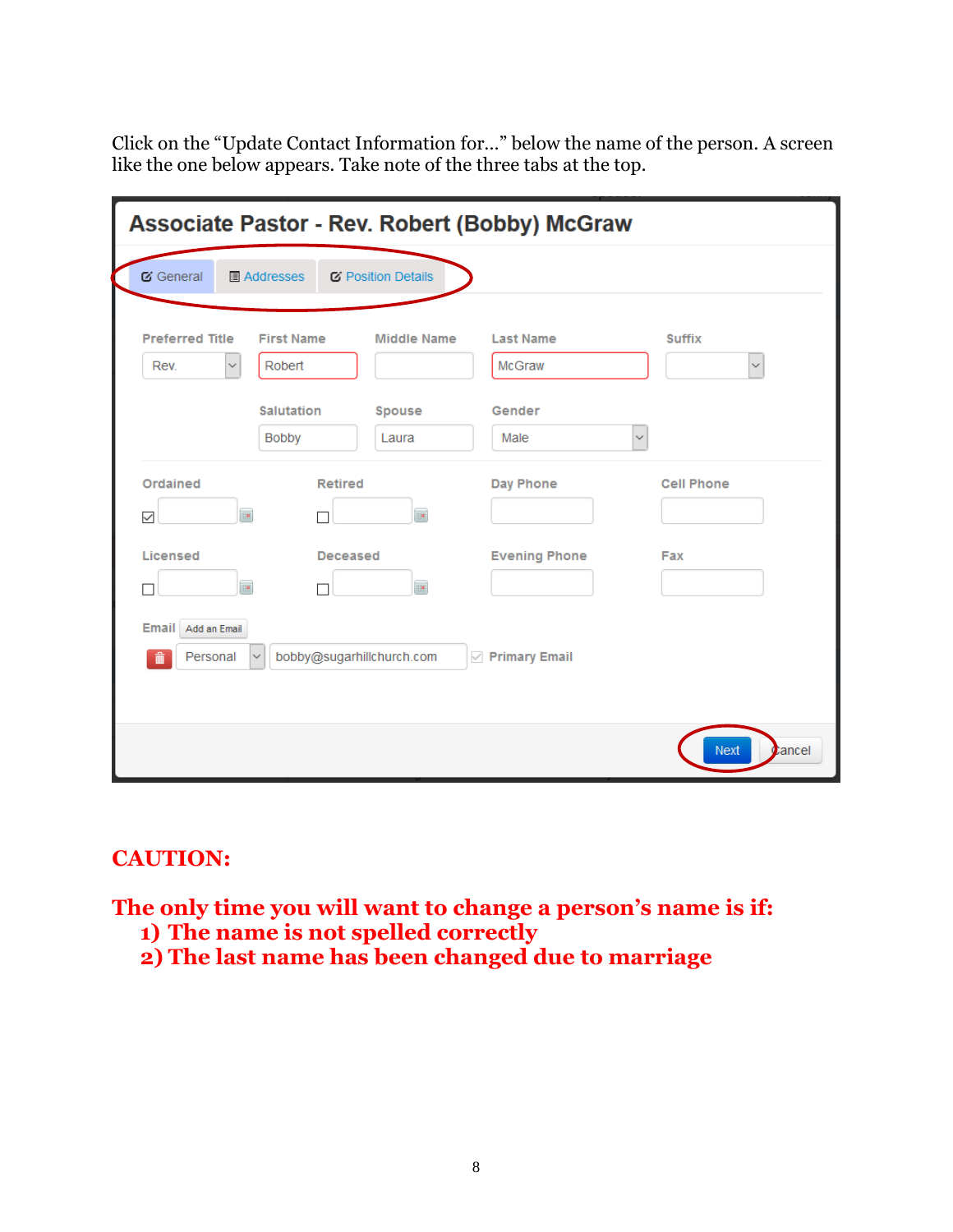You will receive the following message when attempting to change a person's name:



If you click the GREEN button then you can correct the misspelling or last name change.

If you click the BLACK button, then you will be redirected to a screen to add a new person to the position. See below:

| <b>Minister of Music</b>                                                                   |                                                                   |       |
|--------------------------------------------------------------------------------------------|-------------------------------------------------------------------|-------|
| People:<br>Search by Name/City/Em.                                                         | Show All States<br>Search                                         |       |
| Please begin by searching for the person you would like to add.<br><b>Search Examples:</b> |                                                                   |       |
| smith                                                                                      | finds everyone with "smith" in their name, street address or city |       |
| smith nashville                                                                            | adding a city name can help narrow results                        |       |
| john smith                                                                                 | using both first and last name can also help narrow results       |       |
| john.smith@gmail.com                                                                       | search by email address                                           |       |
|                                                                                            |                                                                   |       |
|                                                                                            |                                                                   | Close |

More can be found about how to proceed from this point under the ADD A NEW PERSON RECORD on page 13, later in this document.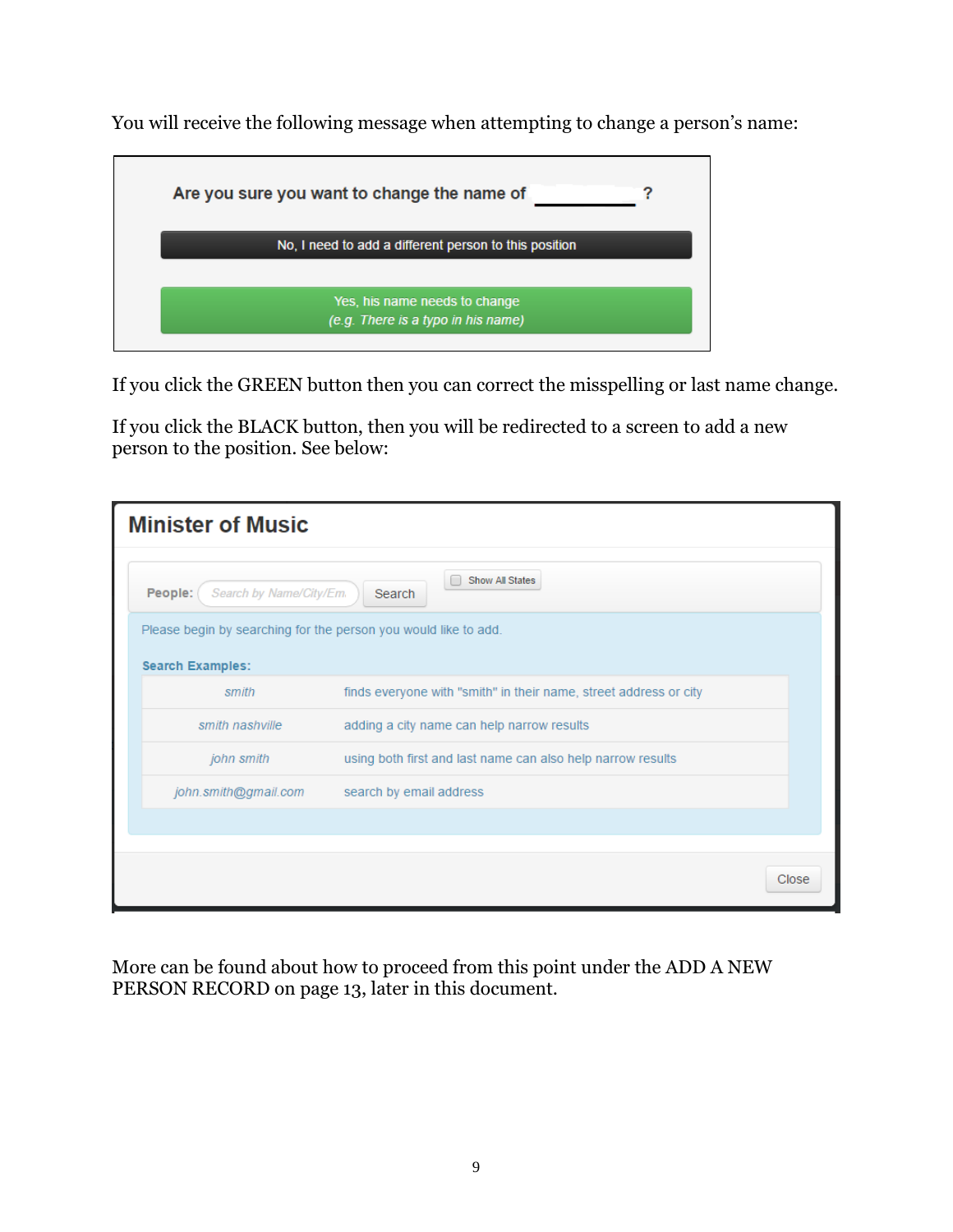Now, back to updating the person record. You can either click individually on the three tabs along the top or click the blue NEXT button to see all the input screens.

Under the ADDRESSES tab you can add address for home, office, etc. as appropriate or remove an incorrect address.

| <b>&amp;</b> General                 | <b>E</b> Addresses       | C Position Details          |
|--------------------------------------|--------------------------|-----------------------------|
| Add an Address                       |                          |                             |
| <b>Home</b>                          | $\checkmark$             | <b>Remove Address</b>       |
| Home<br>Office<br>Financial<br>Other |                          | <b>Address</b>              |
|                                      | 5091 Nelson Brogdon Blvd |                             |
|                                      | <b>Address Line 2</b>    |                             |
| Sugar Hill                           |                          | GA<br>$\checkmark$<br>30518 |

Under the POSITION DETAILS tab you can include the preferred title for the position if not currently listed. For instance, this individual is listed as Association Pastor but the role he fills is as Teaching Pastor. Anything in red must be completed in order to save the record. When finished updating, please click the blue SAVE button and you will return to the Leadership Profile.

| <b>&amp;</b> General<br><b>圖 Addresses</b> | <b>Z</b> Position Details                      |
|--------------------------------------------|------------------------------------------------|
| Organization                               | <b>Sugar Hill Church</b>                       |
| <b>Position</b>                            | <b>Associate Pastor</b>                        |
| <b>Start</b>                               | 09/07/2011<br>$\overline{\phantom{a}}$         |
| <b>Stop</b>                                | ×                                              |
|                                            | <b>Interim Only</b>                            |
| <b>Preferred Position</b><br><b>Title</b>  | <b>Teaching Pastor</b>                         |
| <b>Position Status</b>                     | Full-Time<br>$\checkmark$                      |
| <b>Mailing Location</b>                    | Preferred - Home (5091 Nelson Brogdon E $\sim$ |
|                                            | Save                                           |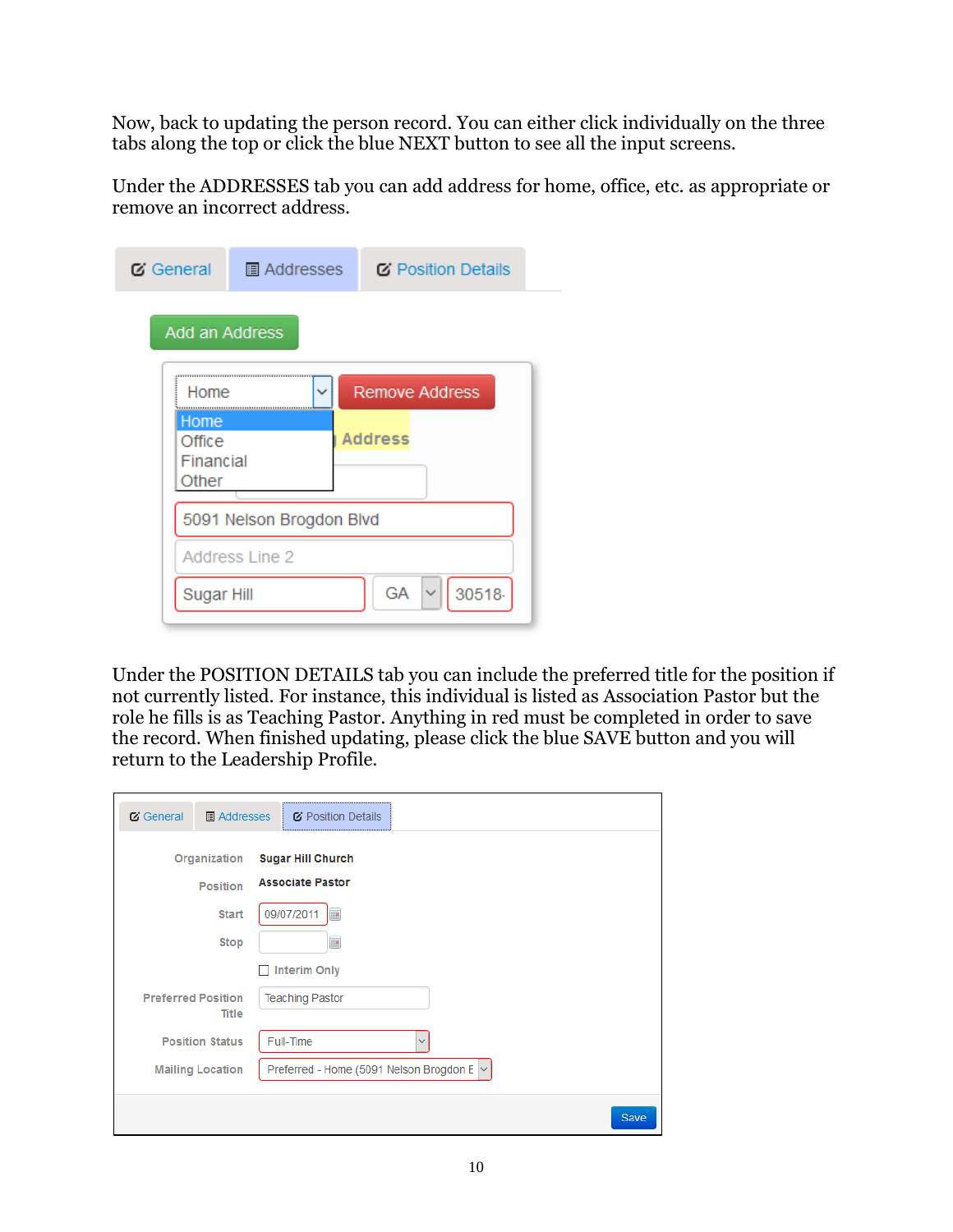#### TO **REMOVE** A PERSON'S RECORD

Let's assume that a person no longer fills a certain position for whatever reason. In the following case, we will use the same person as in the previous example. Begin by clicking on the "X Remove" button.

| <b>Associate Pastor</b>                                  |                           |                                                                                                                                    |                                                                                     |                    |
|----------------------------------------------------------|---------------------------|------------------------------------------------------------------------------------------------------------------------------------|-------------------------------------------------------------------------------------|--------------------|
| Add a new Associate Pastor<br><b>Remove Bobby McGraw</b> | $+Add$<br><b>X</b> Remove | <b>Teaching Pastor (Full-Time)</b><br>Rev. Robert (Bobby) McGraw<br>Home:<br>5091 Nelson Brogdon Blvd<br>Sugar Hill, GA 30518-2358 | Ordained:<br>Licensed:<br>Day Phone:<br><b>Evening Phone:</b><br>Spouse:<br>Emails: | Yes<br>No<br>Laura |
|                                                          |                           |                                                                                                                                    | Personal: bobby@sugarhillchurch.com                                                 |                    |
|                                                          |                           | C Update Contact Information for Rev. Robert McGraw                                                                                |                                                                                     |                    |

The following screen pops up. If the person is vacating the position, then click the circle indicating "They left the position as of:" and put in the date.

If the person was never in this role – entered by mistake – then choose "This assignment was a data entry error."

| <b>Remove Bobby McGraw from Associate Pastor</b>                                            |  |  |  |
|---------------------------------------------------------------------------------------------|--|--|--|
| Are you removing Bobby McGraw because:                                                      |  |  |  |
| They left the position as of:                                                               |  |  |  |
| This assignment was a data entry error (i.e. this person was never a Associate Pastor for ) |  |  |  |
| Remove<br>Cancel                                                                            |  |  |  |

Then click the red REMOVE button and you will be returned to the Leadership Profile and this individual will no longer appear on the screen. If you arrived at this screen by mistake or you need to back out then just click the Cancel button.

#### TO **ADD** A NEW PERSON'S RECORD

After removing a person from a position, you may then desire to add a new person in that role. You may also be adding a second person to the same position – for instance, your church may have two secretaries or two associate pastors. In either case it is the same process.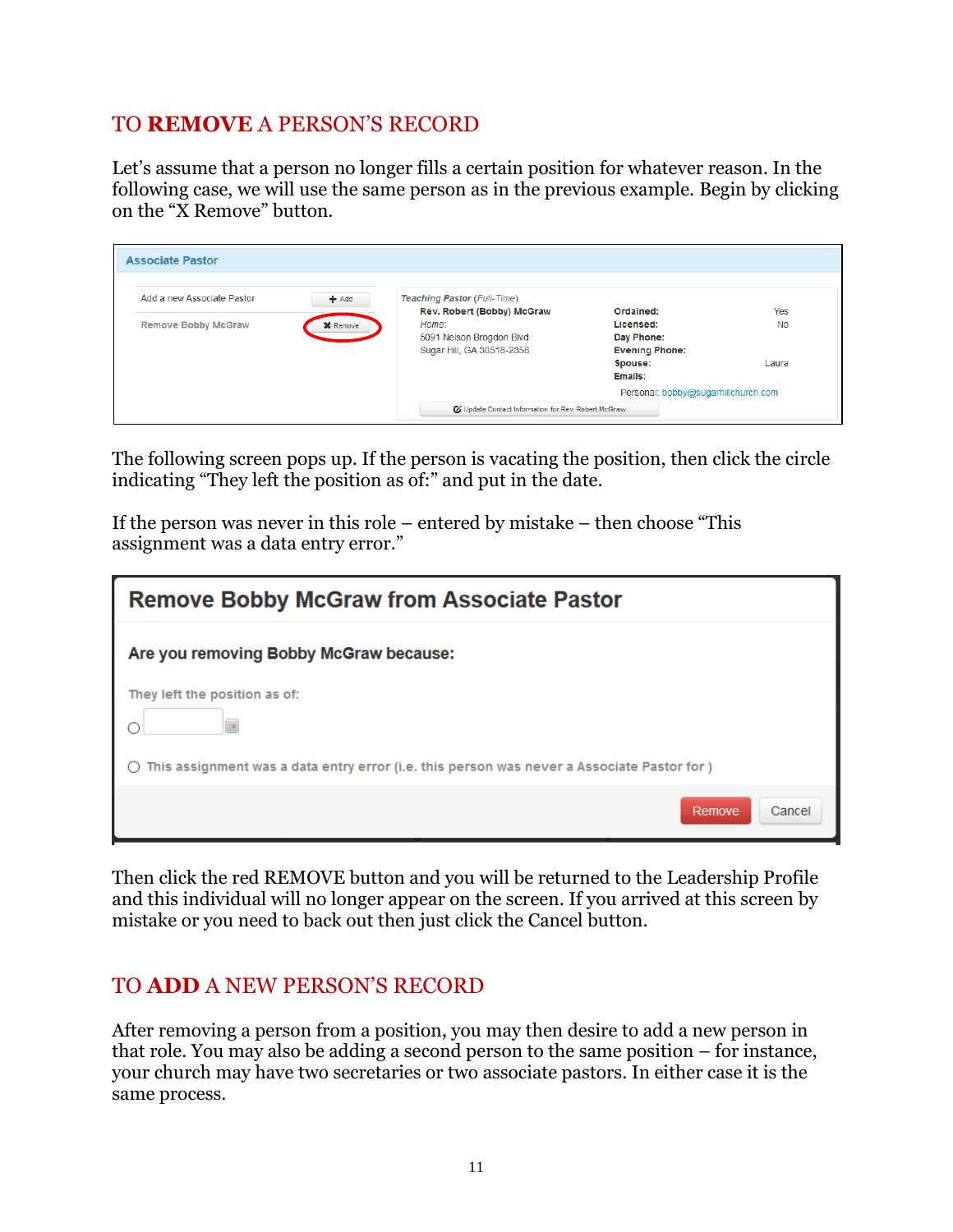Let's assume that the church has a new person for the role of Business Administrator. The first thing to do is click the "+ ADD" button under the role to be added. See below.

| <b>Business Administrator</b>    |         |
|----------------------------------|---------|
| Add a new Business Administrator | $+$ Add |

The following screen pops up for you to search the Georgia Baptist Mission Board records for an existing name. Type in a person's name and click the SEARCH button.

| People:<br>Search by Name/City/Ema                              | Show All States<br><b>Search</b>                                  |
|-----------------------------------------------------------------|-------------------------------------------------------------------|
| Please begin by searching for the person you would like to add. |                                                                   |
| <b>Search Examples:</b>                                         |                                                                   |
| smith                                                           | finds everyone with "smith" in their name, street address or city |
| smith nashville                                                 | adding a city name can help narrow results                        |
| john smith                                                      | using both first and last name can also help narrow results       |
| john.smith@gmail.com                                            | search by email address                                           |
|                                                                 |                                                                   |

In the example below I typed in "Paul Jones." A list of people in the Georgia Baptist database appears that closely match that name. If you see a person in the list that matches the one to fill the position, then click the  $4 + ADD$  button beside their name.

| <b>Business Administrator</b>            |                                                                  |                                                                                   |                    |  |  |  |
|------------------------------------------|------------------------------------------------------------------|-----------------------------------------------------------------------------------|--------------------|--|--|--|
| People:                                  | Paul Jones                                                       | Show All States<br>П<br>Search<br>$(15$ Matches) $\vert \mathbf{M} \vert$ 44 Page | $1 - 1$ of $1 + 1$ |  |  |  |
|                                          | If you've searched and can't find the person you're looking for: | Create a New Contact                                                              |                    |  |  |  |
|                                          |                                                                  |                                                                                   |                    |  |  |  |
|                                          | <b>Name</b>                                                      | <b>Address</b>                                                                    | City/State         |  |  |  |
|                                          | Jones, Mrs. Charlene                                             | 117 Paula Dr.                                                                     | Ivey, GA           |  |  |  |
|                                          | Jones, Mr. Paul                                                  | <b>PO Box 189</b>                                                                 | Aragon, GA         |  |  |  |
|                                          | Jones, Mr. Paul                                                  | 2303 Old Highway 100 S                                                            | Tallapoosa, GA     |  |  |  |
| $+$ Add<br>$+$ Add<br>$#$ Add<br>$+$ Add | Jones, Mr. Paul                                                  | 2532 Bakers Bridge Rd                                                             | Douglasville, GA   |  |  |  |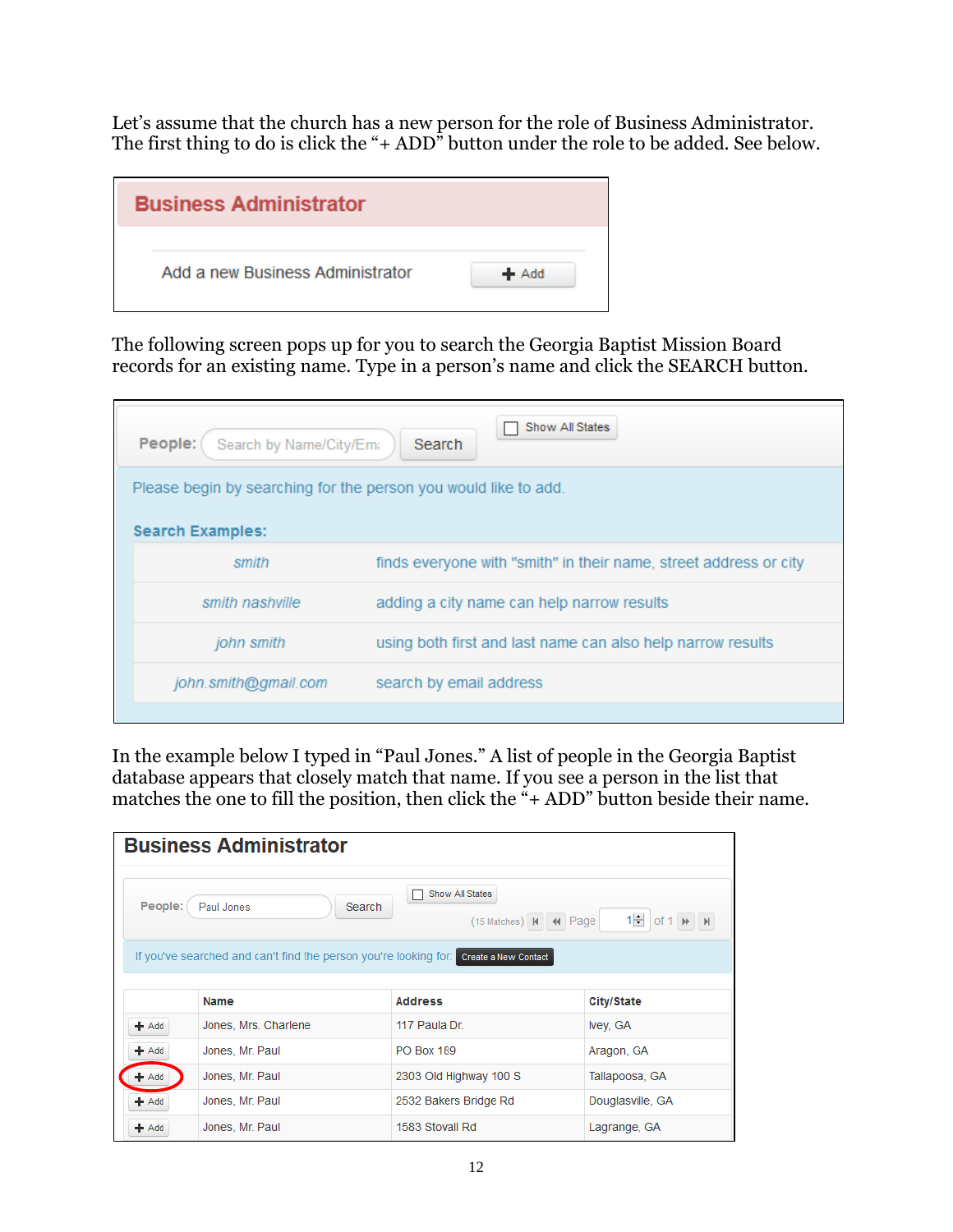If the name of the person does not appear in the list then you may try a different spelling. For instance, someone named STEVE might be in the database as STEVEN or STEPHEN. The address listed might also be from a previous address and just needs to be updated. If the person came from another state you can click the "Show All States" button to do a more comprehensive search.

After clicking the "+ ADD" button, a screen will pop up for you to update the person's information. Remember to click on all three tabs at the top to ensure accuracy and complete all fields in red. When finished, click the blue SAVE button.

|                                            | <b>Business Administrator - Mr. Paul Jones</b>                                                               |
|--------------------------------------------|--------------------------------------------------------------------------------------------------------------|
| <b>&amp;</b> General<br><b>圖 Addresses</b> | <b>Ø Position Details</b>                                                                                    |
|                                            | Validation Errors Occured. Follow the red tabs to view the different areas the validation errors occured in. |
| Organization                               | <b>Sugar Hill Church</b>                                                                                     |
| <b>Position</b>                            | <b>Business Administrator</b>                                                                                |
| <b>Start</b>                               | $\overline{\phantom{a}}$                                                                                     |
| <b>Stop</b>                                | $\equiv$                                                                                                     |
|                                            | Interim Only                                                                                                 |
| <b>Preferred Position</b><br>Title         |                                                                                                              |
| <b>Position Status</b>                     | -- Please Select --<br>This field is required.                                                               |
| <b>Mailing Location</b>                    | -- Select Address --                                                                                         |
|                                            |                                                                                                              |
|                                            | Save<br>Cancel                                                                                               |

But what if you cannot find the person's name in the current database list? – Then click on the black button that reads "CREATE A NEW CONTACT."

| People:<br>Paul Jones                                                                 | Search | Show All States<br>$(15$ Matches) $\vert$ 41 44 $\vert$ Pa |
|---------------------------------------------------------------------------------------|--------|------------------------------------------------------------|
| If you've searched and can't find the person you're looking for: Create a New Contact |        |                                                            |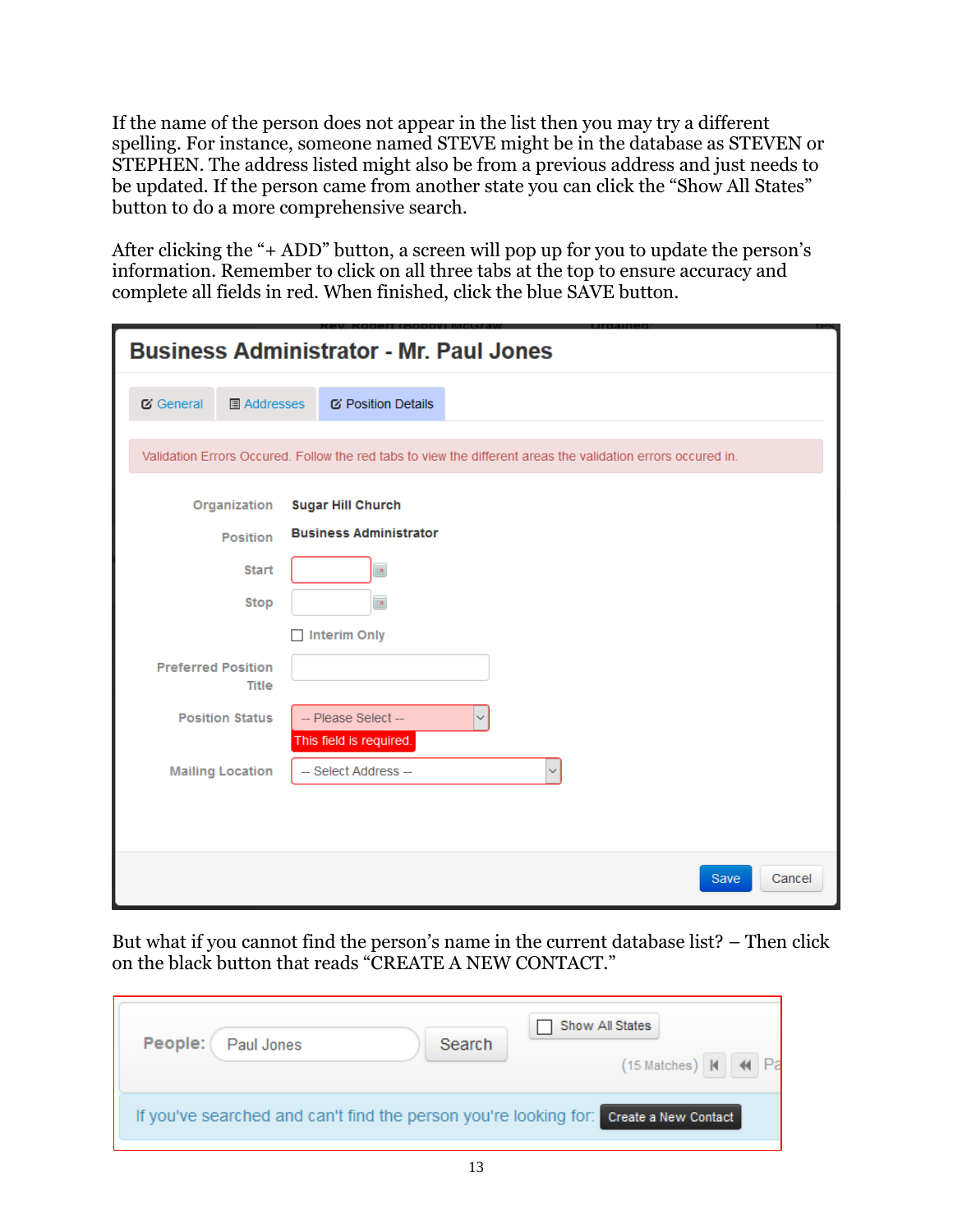By creating a new contact you will need to complete information under all three tabs (General, Addresses and Position Details) then click SAVE under the last tab.

| <b>Business Administrator -</b>            |                         |                |                    |                                                                                                              |                       |
|--------------------------------------------|-------------------------|----------------|--------------------|--------------------------------------------------------------------------------------------------------------|-----------------------|
| C General                                  | <b>■ Addresses</b>      |                | C Position Details |                                                                                                              |                       |
|                                            |                         |                |                    | Validation Errors Occured. Follow the red tabs to view the different areas the validation errors occured in. |                       |
| Preferred Title First Name<br>$\checkmark$ |                         |                | <b>Middle Name</b> | <b>Last Name</b>                                                                                             | <b>Suffix</b>         |
|                                            | <b>Salutation</b>       |                | Spouse             | Gender<br>$\checkmark$                                                                                       |                       |
| Ordained                                   | $\overline{\mathbf{r}}$ | <b>Retired</b> | $\equiv$           | Day Phone                                                                                                    | <b>Cell Phone</b>     |
| Licensed                                   | Ŧ                       |                |                    | <b>Evening Phone</b>                                                                                         | Fax                   |
| Email Add an Email                         |                         |                |                    |                                                                                                              |                       |
|                                            |                         |                |                    |                                                                                                              | <b>Next</b><br>Cancel |

Please scroll through the entire list of positions in the Leadership Profile to ensure its integrity. Remember, emails are a very important way to communicate these days and a better use of Cooperative Program dollars for letting you know about special events and important news. Please provide as many emails for your staff and volunteers as possible.

When you are finished then please click the blue SAVE & SUBMIT button.

Save & Submit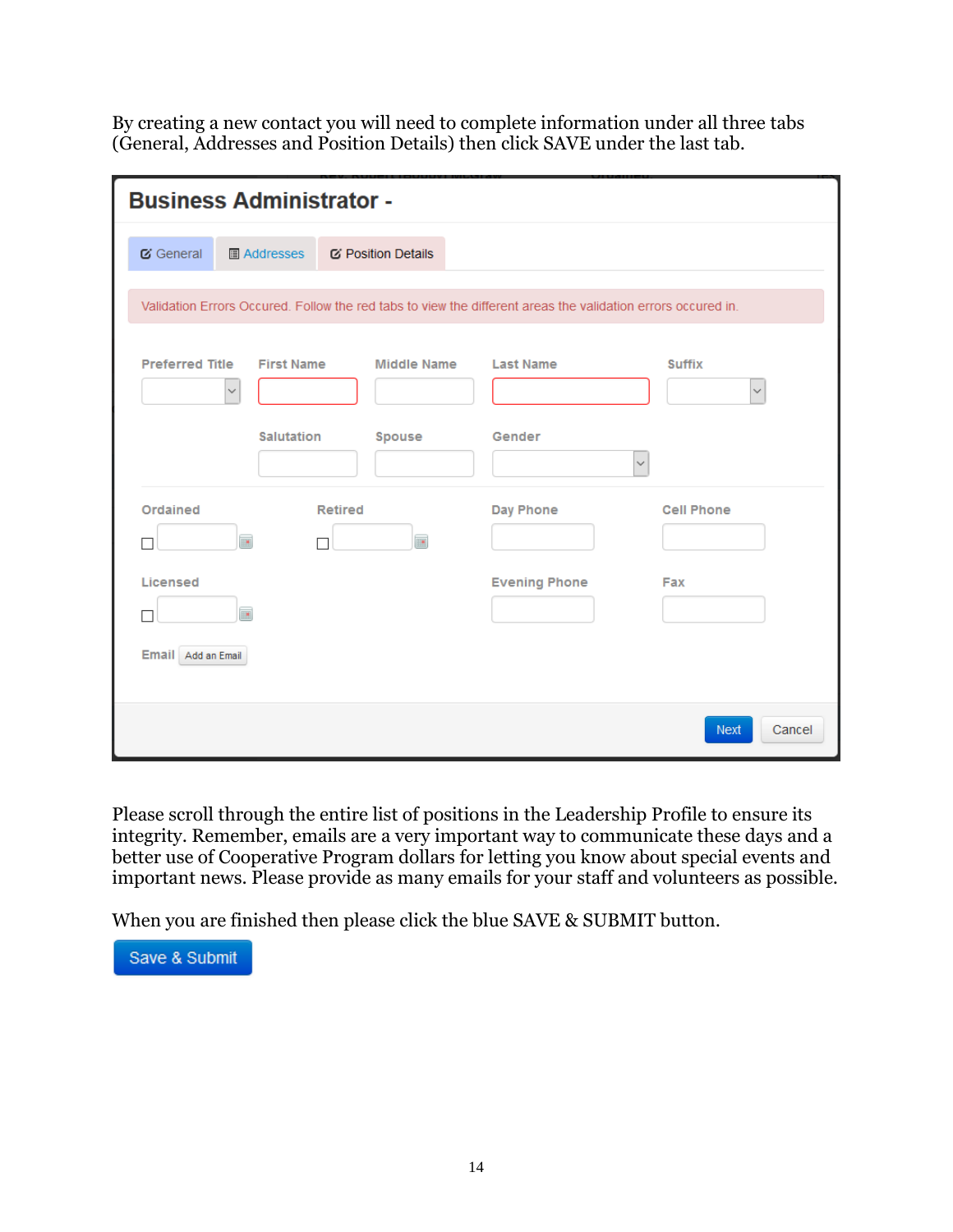## **Entering the Vacation Bible School Survey**

Next, let's move on to the **2016 VBS Survey**. Remember, go to the top of the page under the church name, click on the down arrow beside – Other Surveys --, and then choose 2016 VBS Survey.

| -- Other Surveys --<br>$\checkmark$                 |
|-----------------------------------------------------|
|                                                     |
| -- Other Surveys --                                 |
| 2016 - 2016 VBS Survey                              |
| 2016 - ACP Statistical Profile                      |
| 2016 - Supplemental Survey-Other Church Information |

The VBS Survey is brand new for 2016 in an online format. It has been done only via paper form in years past. Similar to the ACP Statistical Profile, you will see the fields, input boxes, information helps and prior year's data (which may not appear this year but will in following years).

|   |                                 | <b>Current Year</b> |   | <b>Prior Year</b> |
|---|---------------------------------|---------------------|---|-------------------|
|   | Total Enrollment (sum of a - f) |                     |   |                   |
| a | Workers                         |                     | O |                   |
| b | Birth - Kindergarten            |                     | Θ |                   |

You will also find options for answering questions that include yes/no, multiple choice and text box answers.

| 13 | Mission Offering (round to nearest \$)                         |                                                                                                                                                                                                                         |
|----|----------------------------------------------------------------|-------------------------------------------------------------------------------------------------------------------------------------------------------------------------------------------------------------------------|
| a  | Mission Offering given through CP                              | $\cap$ Yes<br>$\bigcirc$ No                                                                                                                                                                                             |
|    | Total - Mission Offering (round to nearest \$)                 | $\bf{0}$                                                                                                                                                                                                                |
|    | <b>Resources</b>                                               |                                                                                                                                                                                                                         |
|    |                                                                | <b>Current Year</b>                                                                                                                                                                                                     |
| 14 | <b>Check Resources Used</b>                                    | LifeWay Submerged<br><b>LifeWay Submerged Musical</b><br>LifeWay Backyard Kids Club<br><b>Other LifeWay Curriculum</b><br><b>Group Publishing</b><br><b>Standard Publishing</b><br>Other Publisher<br>Created by Church |
| 15 | If LifeWay did not meet your needs, please submit<br>comments. |                                                                                                                                                                                                                         |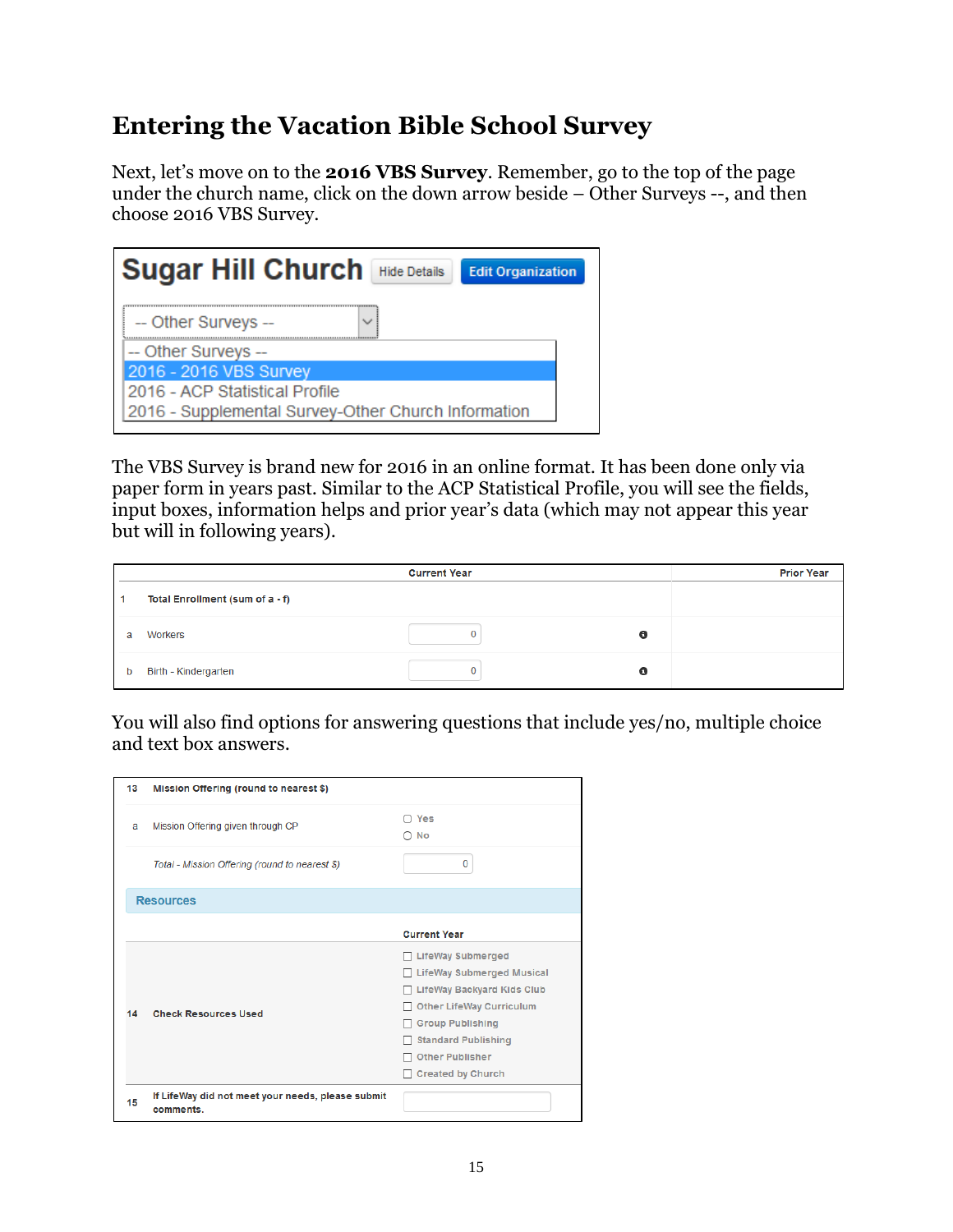When you are finished completing the survey or answering all the questions that you have data for, please click the blue SAVE button.

Save

As was the case with the ACP Statistical Survey, you will be prompted to select NO but save the answers, leaving the survey open for later, or to answer YES that you are completely finished answering all questions and to close it from further editing.

# Is the survey complete?



You may or may not have one more survey to do, depending on your association and whether it displays in the list of surveys. But the final is the Supplemental Survey which asks questions that are important to your associational leaders.

## **Entering the Other Church Information Survey**

By now you ought to know the drill for opening a new survey. Go to the top of the screen and click on – Other Surveys --, this time choosing **2016 – Supplemental Survey-Other Church Information**.



The Other Church Information survey will open. It contains large text boxes for you to enter the requested information which may include representatives on the associational Executive Board, messengers to the association, missions operated by the church, ministers licensed during the year, and more. Please include names, addresses, phone numbers and emails for people listed for the association's benefit.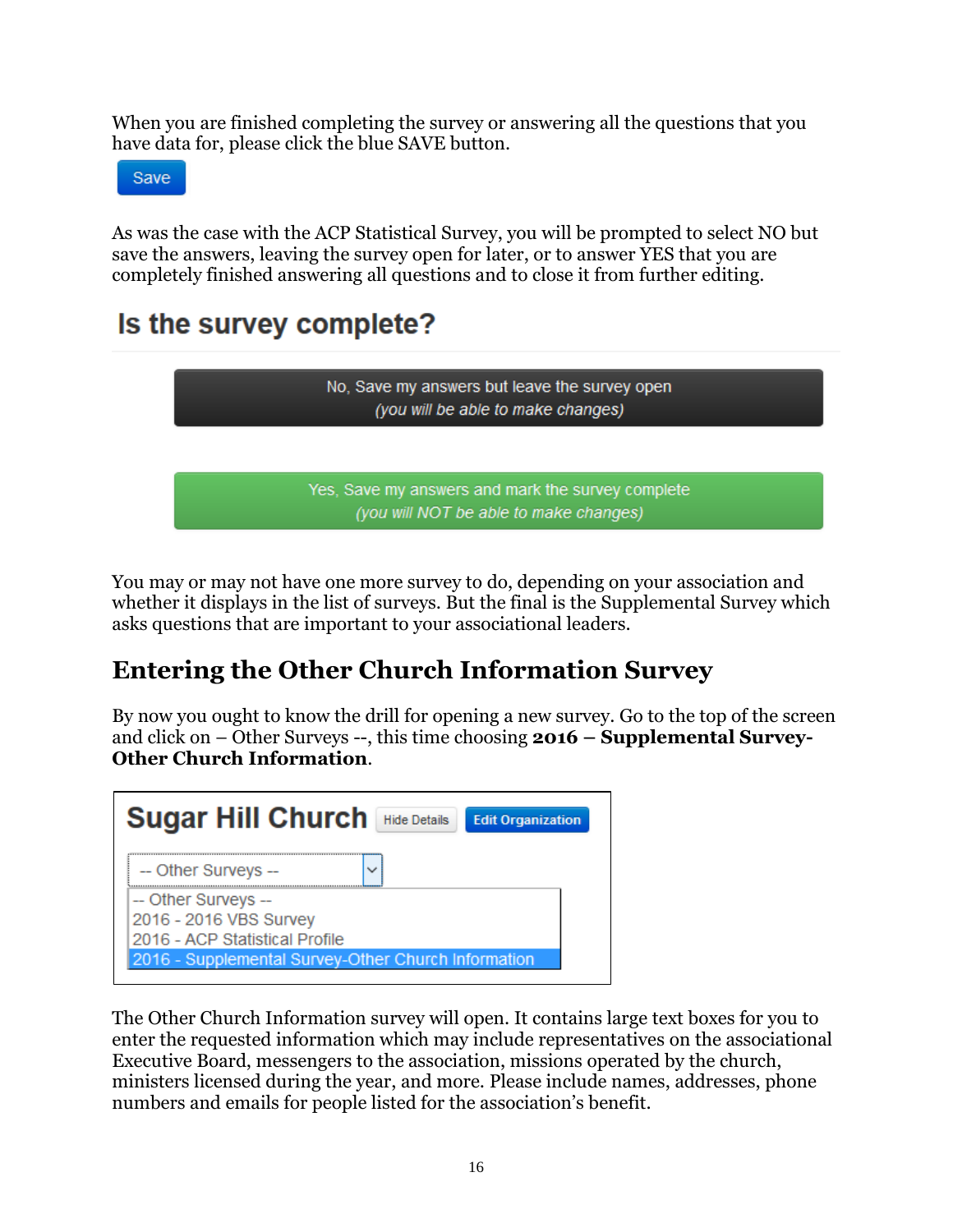|   | <b>Full Survey</b> | Other Church Information (ONLY if requested by your association) |                     | Reports<br>Save |         |
|---|--------------------|------------------------------------------------------------------|---------------------|-----------------|---------|
|   |                    |                                                                  |                     |                 |         |
|   |                    | Other Church Information (ONLY if requested by your association) |                     |                 |         |
|   |                    |                                                                  | <b>Current Year</b> |                 |         |
| 1 |                    | Representatives on Associational Executive Board                 |                     |                 | Θ<br>d. |
| 2 |                    | <b>Messengers to Association</b>                                 |                     |                 | Θ<br>a. |

As always, when you finish entering information please click the blue SAVE button so that your hard work is not lost. Like the ACP Statistical Survey and VBS Survey you will have the option to save so that you can complete at another time, or save and close the survey once you are entirely done.

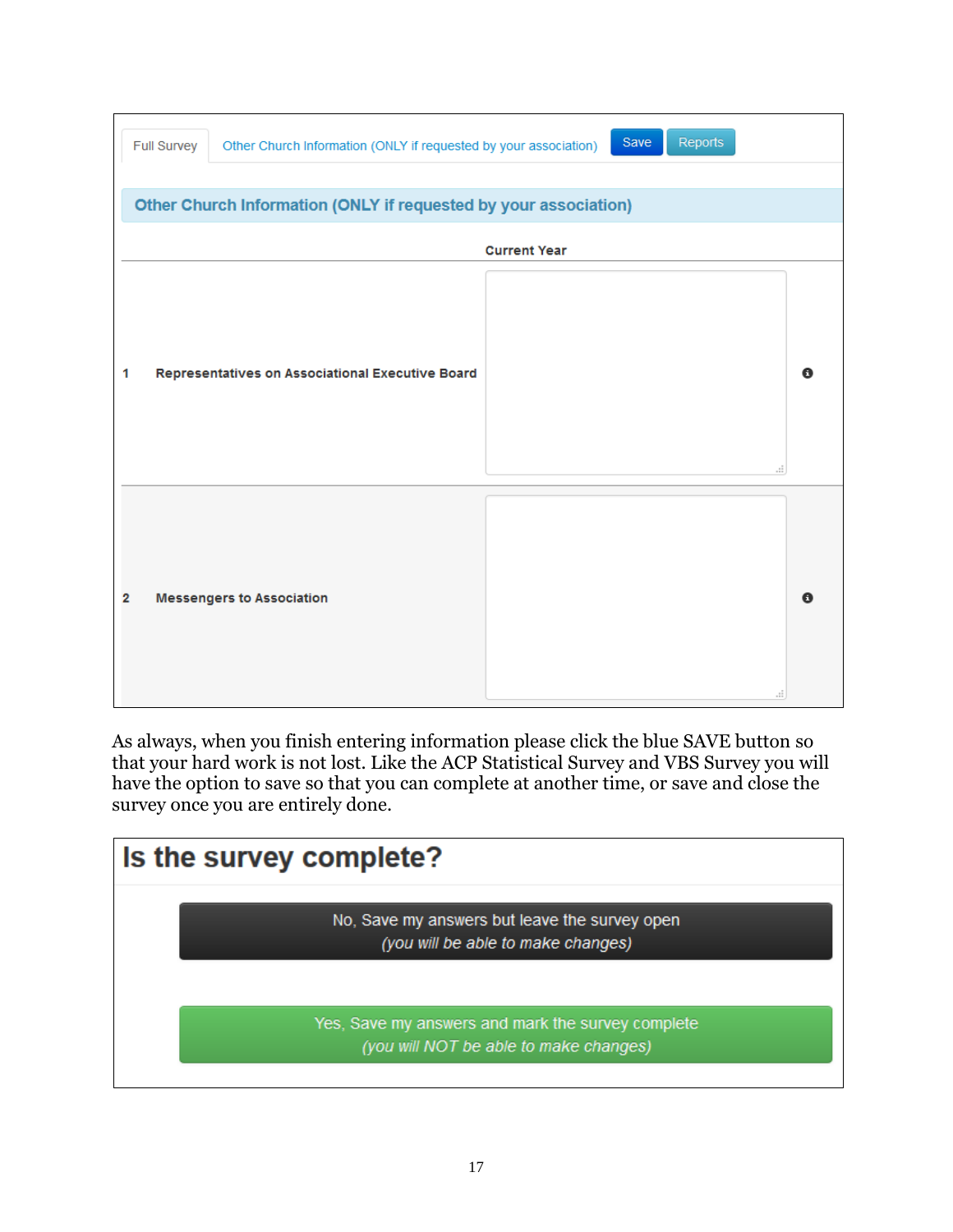Congratulations, you have completed the surveys but now you may desire to print them for your personal records. Some associations also appreciate receiving a printed copy of what you have entered for their records. Please consult your association for details.

## **PRINTING SURVEYS**

You can print your survey from the HOME screen (as pictured below).

| O<br>Seabaptist.org<br>Organization<br><b>Surveys</b> |                |             |                                              |      |
|-------------------------------------------------------|----------------|-------------|----------------------------------------------|------|
| <b>Name</b><br><b>Phone</b>                           |                | $\triangle$ | <b>Survey</b>                                | Year |
|                                                       |                |             |                                              |      |
| Shema, Ellaville                                      | (229) 331-0030 |             | 2016 VBS Survey                              | 2016 |
|                                                       |                |             | <b>ACP Statistical Profile</b>               | 2016 |
|                                                       |                |             | Leadership Profile                           | 2016 |
|                                                       |                |             | Supplemental Survey-Other Church Information | 2016 |
|                                                       |                |             |                                              |      |

If you are still in the surveys, then click the blue **Surveys** link at the top left of the page, then click the **Home** link on the screen that appears.

| WS | $People -$ | Organizations $\sim$      | $S$ urvev $\star$ |          | <b>WS</b> | People $\star$ | Organizations $\sim$ | Survev |
|----|------------|---------------------------|-------------------|----------|-----------|----------------|----------------------|--------|
|    |            | Surveys / 2016 VBS Survey |                   | and then |           | Home           | <b>Survey Search</b> |        |

Once you are at the Home screen (see below), click on the name of your church.

| $\circ$<br>seabaptist.org<br>Organization<br><b>Surveys</b> |                |  |                                              |      |
|-------------------------------------------------------------|----------------|--|----------------------------------------------|------|
| <b>Name</b>                                                 | Phone          |  | <b>Survey</b>                                | Year |
| Shema, Ellaville                                            | (229) 331-0030 |  | 2016 VBS Survey                              | 2016 |
|                                                             |                |  | <b>ACP Statistical Profile</b>               | 2016 |
|                                                             |                |  | Leadership Profile                           | 2016 |
|                                                             |                |  | Supplemental Survey-Other Church Information | 2016 |
|                                                             |                |  |                                              |      |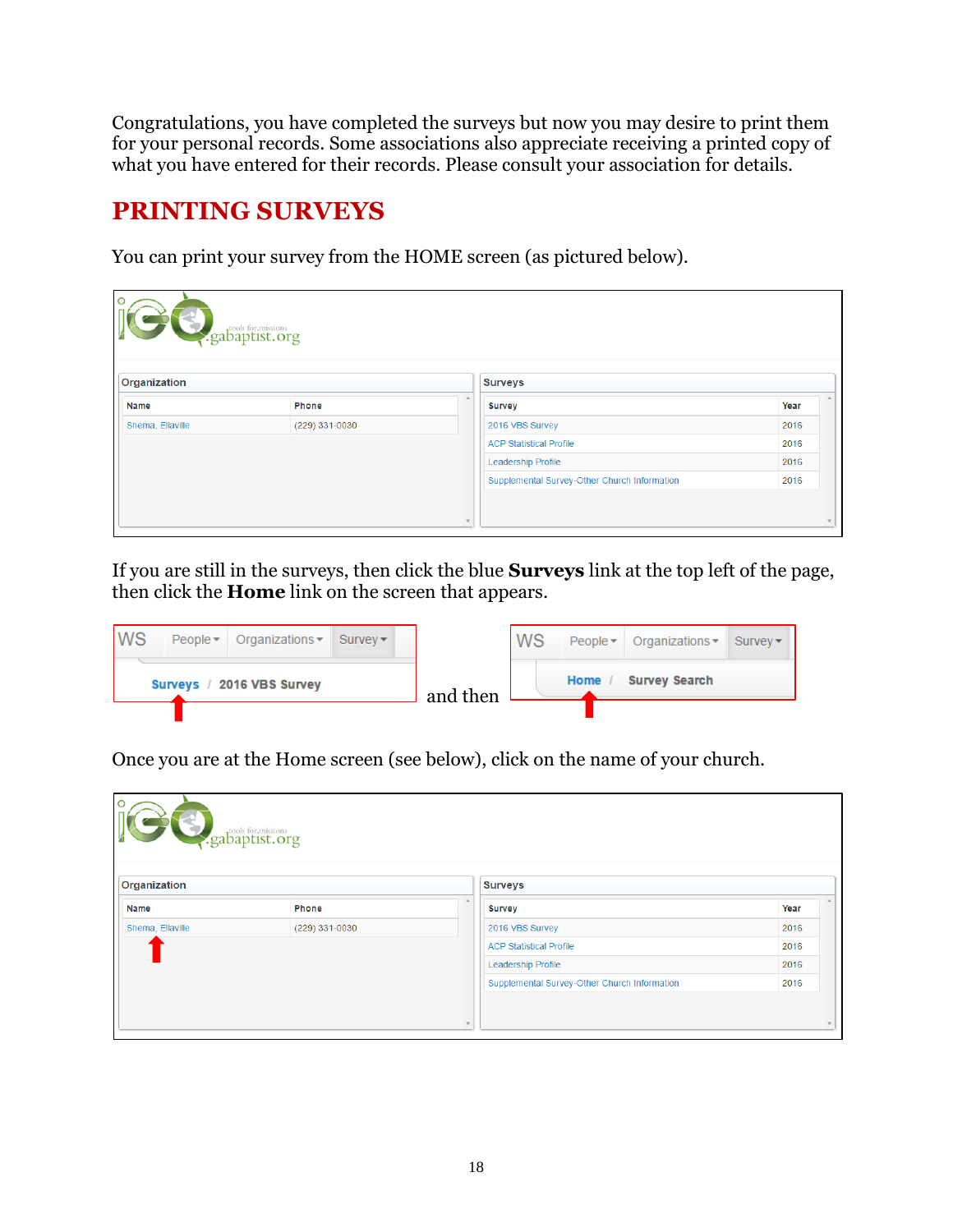Next, click on the Reports tab.



You may print any of the reports on this page, although some may not be completely updated until later in the season once all churches have completed their surveys. The three on the bottom beginning with "SURVEY –" are the ones revealing the information you just entered.

Let's take a look at each one individually, and how they can be accessed beginning with **SURVEY – ACR Statistics**.

| <del>n</del> a Staff<br>C⁄ General<br>ta Affiliations<br><b>III</b> Statistics | <b>△ Reports</b>                                    |
|--------------------------------------------------------------------------------|-----------------------------------------------------|
| <b>Reports</b>                                                                 |                                                     |
| <b>Name</b>                                                                    | <b>Description</b>                                  |
| <b>Church Fact Sheet</b>                                                       | Organization Statistics for last 3 Years            |
| <b>Church Giving Snapshot</b>                                                  | Organization Giving Statistics for last 3 Years     |
| Church Trend Profile (GA)                                                      | Statistics by Association in 5 Year increments      |
| Church Trend Profile 10yr (GA)                                                 | Statistics by Association in 10 Year increments     |
| Leadership Profile Summary                                                     | Current Listing of Organization Leadership          |
| <b>SURVEY - ACR Statistics</b>                                                 | ACR Organization Statistic Information for ACP Year |
| <b>SURVEY - Church Leadership Profile</b>                                      | Survey of Leadership by Organization                |
| SURVEY - Supplemental Survey                                                   | Supplemental Organization Data for ACP Year         |

Click on the blue link for SURVEY – ACR Statistics. A new screen will open.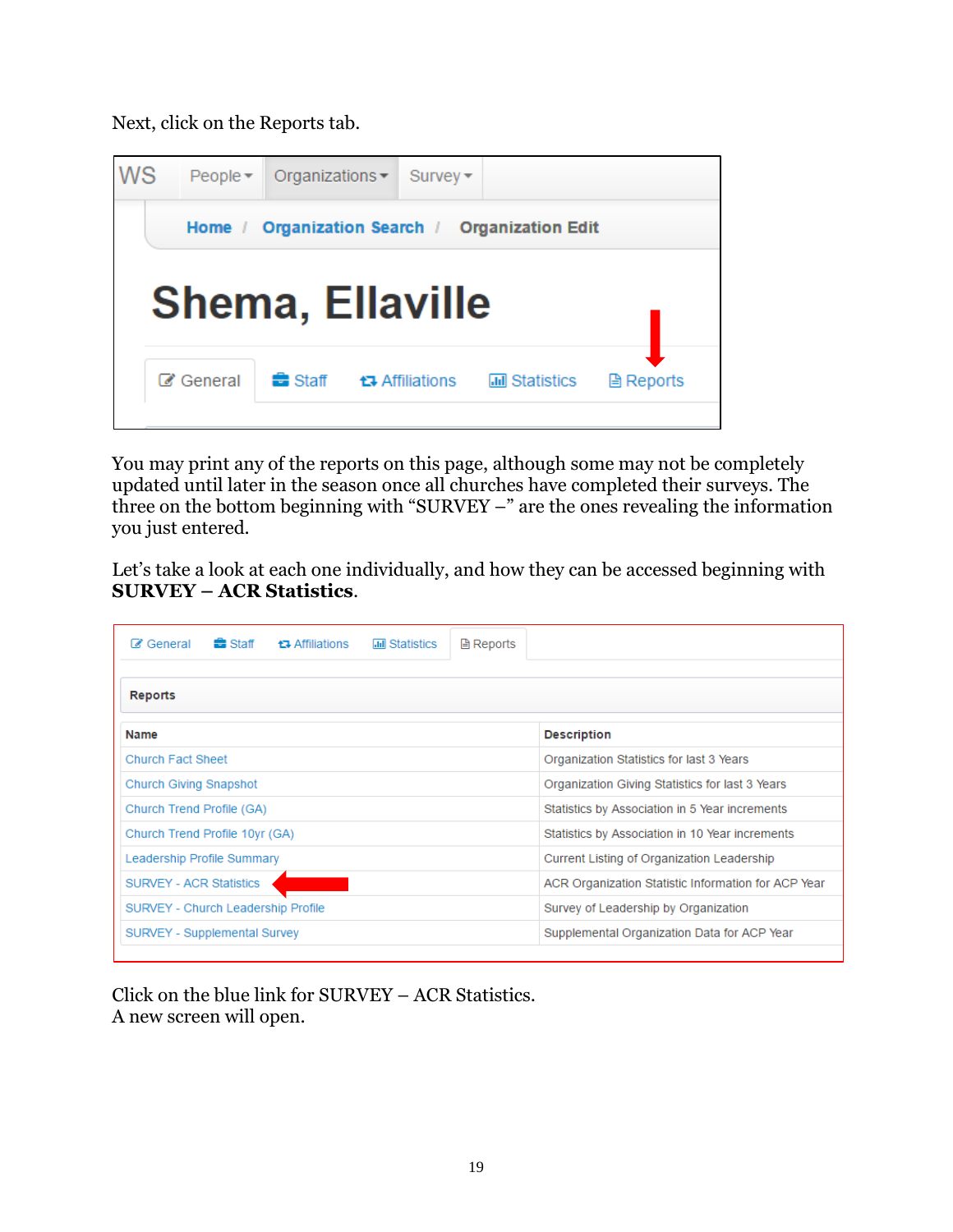Type in the current year (2016), then select the format in which you'd like to receive the report. PDF is the default and best for printing, but you may want to send the report to an Excel or CSV file so that you can manipulate the size of the fields and/or document in general.

| Year                 | 2016                       |   |
|----------------------|----------------------------|---|
| <b>Export Format</b> | <b>PDF</b>                 | ▼ |
|                      | HTML4.0                    |   |
|                      | <b>PDF</b>                 |   |
|                      | <b>EXCEL</b><br><b>CSV</b> |   |

After choosing the year and format, then click **Print/Download**.

|                      | <b>Print / Download</b> | Quick View |
|----------------------|-------------------------|------------|
| <b>Export Format</b> | <b>PDF</b>              |            |
| Year                 | 2016                    |            |

If using Google Chrome, the file will save to the bottom left of the screen. Is using Mozilla Firefox it will save to the top right of the screen. Open the file and save or print it. If you are wanting to print of save a PDF file, you will need a PDF Reader such as is available at [https://get.](https://get.adobe.com/reader/)**adobe**.com/**reader**/

#### **PRINTING THE CHURCH LEADERSHIP PROFILE**

Return to the Reports page and click on SURVEY – Church Leadership Profile.

| <b>SURVEY - ACR Statistics</b>     | ACR Organization Statistic Information for ACP Year |
|------------------------------------|-----------------------------------------------------|
| SURVEY - Church Leadership Profile | Survey of Leadership by Organization                |
| SURVEY - Supplemental Survey       | Supplemental Organization Data for ACP Year         |